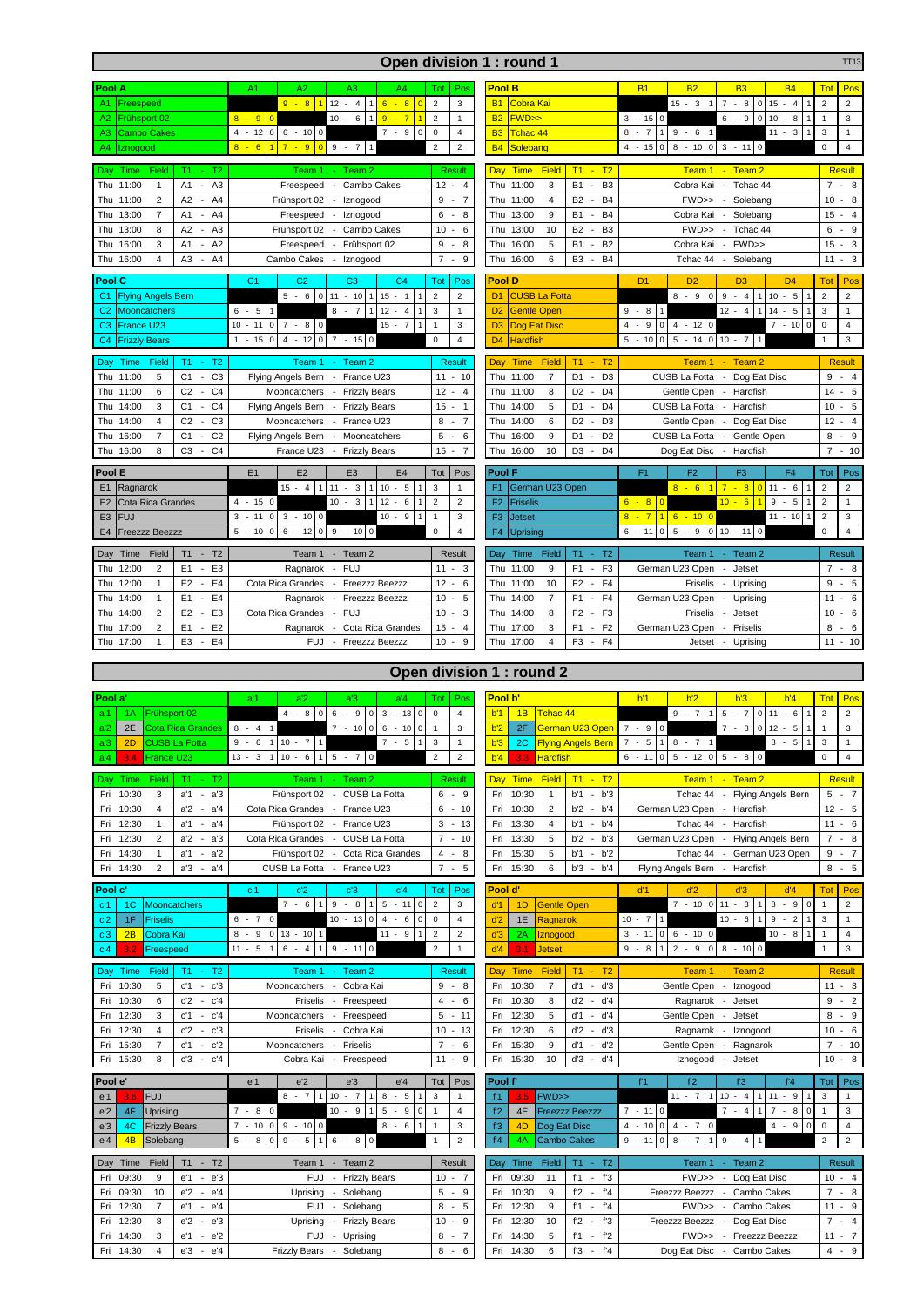## **Open division 1 round 1 : teams finishing 3rd** TT13

|    |               | Games | Games | <b>Scored</b> | <b>Points</b> | Goal  |         |
|----|---------------|-------|-------|---------------|---------------|-------|---------|
|    | Pool Team     | won   | lost  | points        | taken         | diff  | Ranking |
| ЗA | Freespeed     | っ     |       | 27            | 20            |       |         |
| 3B | $FWD \gg$     |       | 2     | 19            | 32            | $-13$ | 5       |
| 3C | France U23    |       | 2     | 32            | 26            | 6     | 3       |
| 3D | Hardfish      |       |       | 20            | 31            | $-11$ | 4       |
| 3Е | FUJ           |       | 2     | 16            | 30            | $-14$ | 6       |
| 3F | <b>Jetset</b> |       |       | 25            | 27            | -2    | າ       |

## **Round 2 : teams playing in top-16**

|   | Freespeed  | to pool c' |
|---|------------|------------|
| 2 | Jetset     | to pool d' |
| 3 | France U23 | to pool a' |
| 4 | Hardfish   | to pool b' |

## **Round 2 : teams playing in bottom-8**

| -5 | FWD >> | to pool f' |
|----|--------|------------|
| -6 | FUJ    | to pool e  |